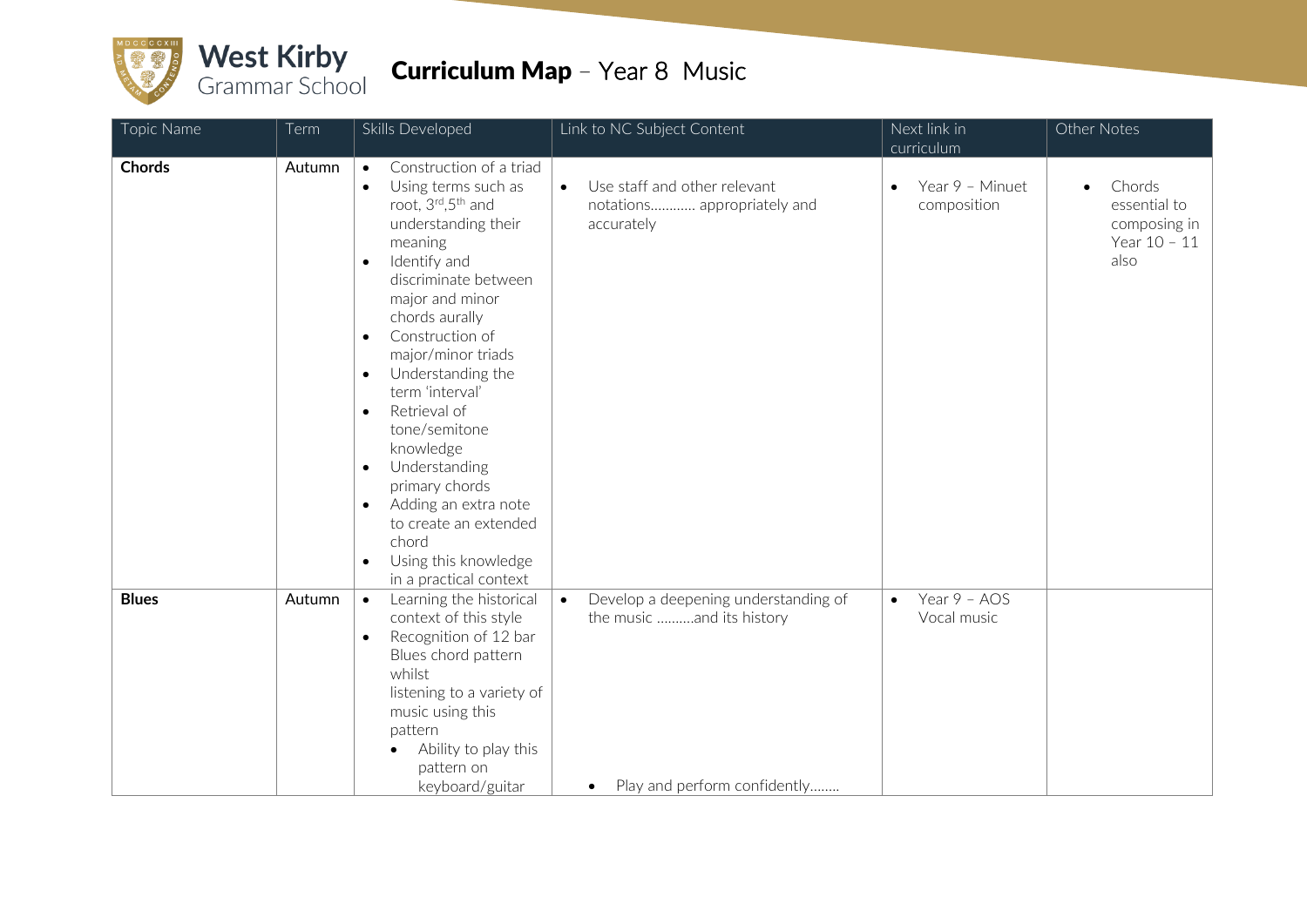

| <b>Paired 12 Bar Blues</b>                 | Autumn | Understanding<br>$\bullet$<br>how pitches are<br>altered in a Blues<br>scale<br>Using this scale to<br>improvise a<br>melody<br>Using the above<br>$\bullet$                                                                                                                     |                                     | Improvise and composedevelop                                                                                                                                                                                       | $\bullet$ | Year 9 - AOS                                                  |  |
|--------------------------------------------|--------|----------------------------------------------------------------------------------------------------------------------------------------------------------------------------------------------------------------------------------------------------------------------------------|-------------------------------------|--------------------------------------------------------------------------------------------------------------------------------------------------------------------------------------------------------------------|-----------|---------------------------------------------------------------|--|
| Composition                                |        | knowledge to create a<br>Blues piece<br>Understanding lyrics<br>pattern<br>Applying knowledge in<br>$\bullet$<br>a practical context<br>Develop confidence in<br>performing                                                                                                      | $\bullet$                           | musical ideas<br>usedifferent types of scales                                                                                                                                                                      |           | Vocal music                                                   |  |
| <b>Tudor Music:</b><br><b>Greensleeves</b> | Autumn | Learning about early<br>$\bullet$<br>instruments, sounds<br>and styles<br>Using the term<br>$\bullet$<br>'strophic'<br>Practical use of<br>notation through<br>performance<br>Using a minor key and<br>embedding knowledge<br>of accidentals<br>Developing<br>performance skills | $\bullet$<br>$\bullet$<br>$\bullet$ | Listen with increasing discrimination to a<br>wide range of music from great<br>composers/musicians<br>Play and perform confidently<br>use different types of scales                                               | $\bullet$ | Year 9 -<br>precursor to the<br>Baroque period                |  |
| <b>Musical Theatre</b>                     | Spring | Appreciating different<br>styles from different<br>eras of the musical<br>Researching context<br>$\bullet$<br>Recognising effects<br>and how they are<br>achieved                                                                                                                | $\bullet$<br>$\bullet$              | Improvise and compose; and extend and<br>develop musical ideas<br>Play and perform confidently in a range of<br>solo and ensemble contexts using their<br>voiceplaying instruments with accuracy<br>and expression | $\bullet$ | Year 9 - AOS<br>Music for Stage<br>and Screen,<br>composition |  |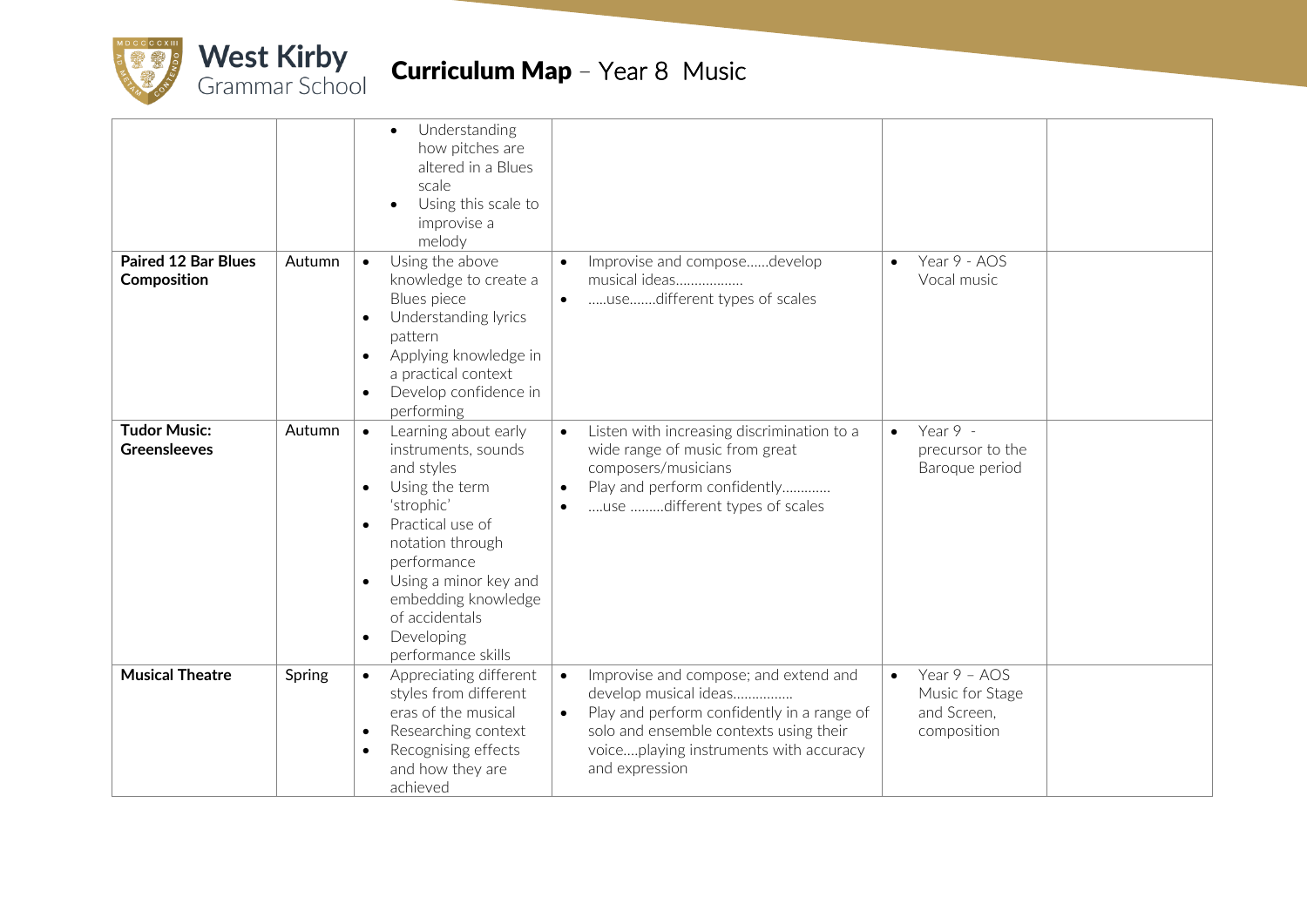

| <b>Composition: Tudor</b>                | Spring | Creating a song within<br>$\bullet$<br>a small group<br>Sharing ideas<br>$\bullet$<br>Using chord<br>$\bullet$<br>knowledge to create a<br>simple accompaniment<br>Performing together<br>$\bullet$<br>Understanding<br>$\bullet$                                                                                                                                                                                                                          | $\bullet$              | Improvise and composeby drawing                                                  | $\bullet$ | Year $9 -$ scoring                                                   |  |
|------------------------------------------|--------|------------------------------------------------------------------------------------------------------------------------------------------------------------------------------------------------------------------------------------------------------------------------------------------------------------------------------------------------------------------------------------------------------------------------------------------------------------|------------------------|----------------------------------------------------------------------------------|-----------|----------------------------------------------------------------------|--|
| <b>Fanfare</b>                           |        | 'fanfare' and its<br>historical<br>context/function<br>Identifying modern<br>$\bullet$<br>examples and usage<br>Listening to<br>$\bullet$<br>characteristics and<br>identifying aurally<br>Using a model to<br>$\bullet$<br>create a Fanfare<br>composition<br>Using an ostinato or<br>$\bullet$<br>ground bass<br>Composing a melody<br>$\bullet$<br>Developing<br>$\bullet$<br>performance<br>Using notation<br>$\bullet$<br>knowledge if<br>appropriate | $\bullet$              | on a range of musical structures, styles<br>and traditions<br>Use staff notation |           | a composition,<br>preparation for<br>set work using a<br>ground bass |  |
| <b>Performance: Canon</b><br>- Pachelbel | Spring | Develop historical<br>$\bullet$<br>knowledge of the<br>Baroque era<br>Identify the ground<br>$\bullet$<br>bass in the music<br>Ability to use notation<br>$\bullet$<br>to perform a simplified<br>version within a small<br>group                                                                                                                                                                                                                          | $\bullet$<br>$\bullet$ | Play and perform<br>Use staffnotationin a range of<br>musical styles             | $\bullet$ | As above                                                             |  |